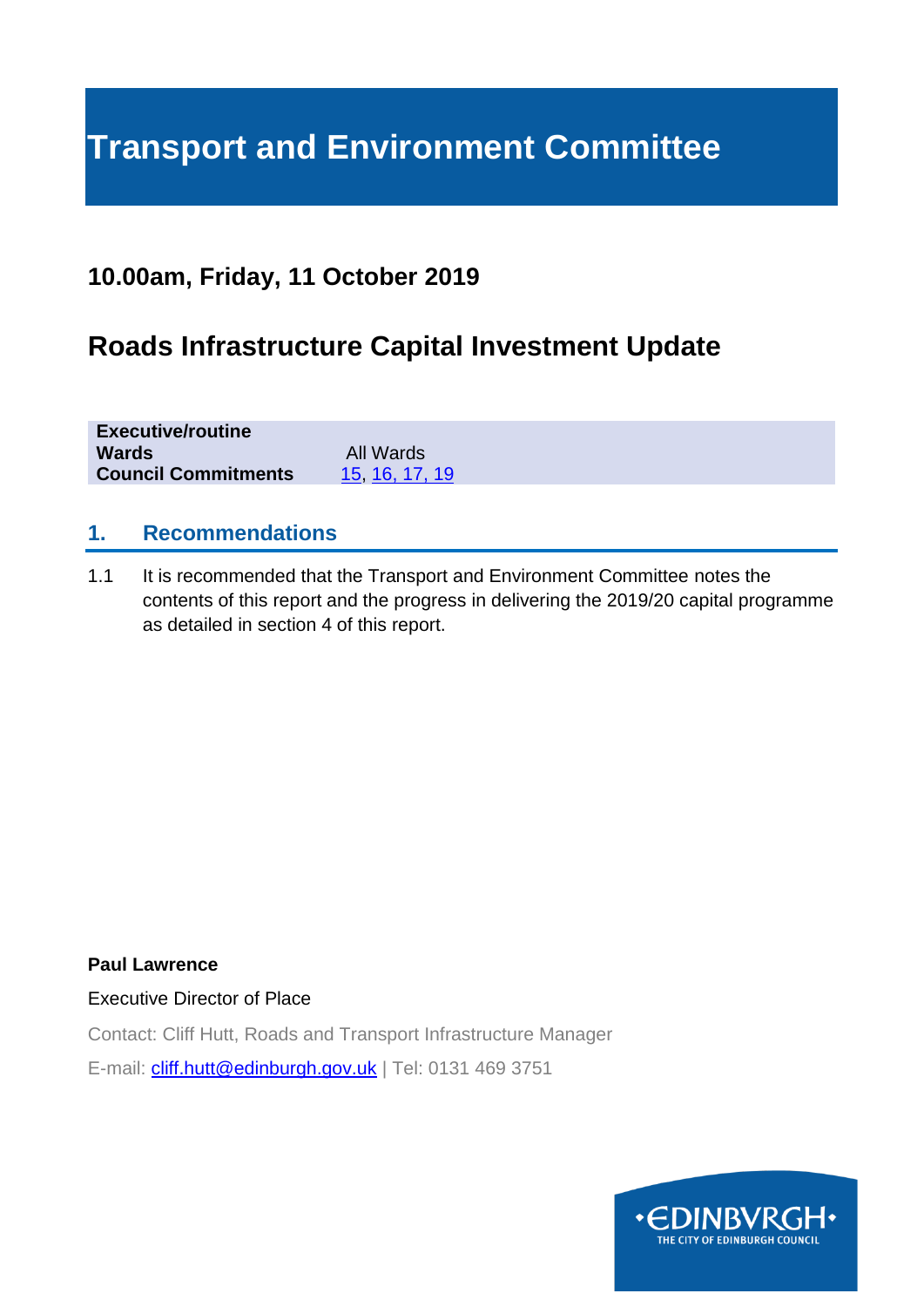**Report**

## **Roads Infrastructure Capital Investment Update**

## **2. Executive Summary**

- 2.1 This report provides details on Roads Infrastructure capital delivery in 2018/19. This includes carriageway and footway investment, bus stop improvements, drainage and surface enhancements.
- 2.2 The total investment in carriageways and footways in 2018/19 was £15.487m. This includes the approved 2018/19 budget and budget carried forward from previous financial years. This report will provide a breakdown of the spend.
- 2.3 This report will also provide details of the key capital investment areas to date in 2019/20.

#### **3. Background**

- 3.1 At its meeting on 9 March 2018 the Transport and Environment Committee approved the [Road, Footway and Bridges Investment](https://democracy.edinburgh.gov.uk/Data/Transport%20and%20Environment%20Committee/20180309/Agenda/item_74_-_road_footway_and_bridges_investment_capital_programme.pdf) – Capital Programme for 2018/19. Appendix 1 shows how the £14.805m budget was allocated.
- 3.2 At its meeting on 5 March 2019 the Transport and Environment Committee approved the [Transport Infrastructure Investment](https://democracy.edinburgh.gov.uk/Data/Transport%20and%20Environment%20Committee/20190305/Agenda/item_74_-_transport_infrastructure_investment_-_capital_delivery_priorities_for_201920.pdf) – Capital Delivery Priorities for 2019/20. Appendix 2 Shows how the £17.085m budget was allocated.

## **4. Main report**

#### **Carriageway and Footway Investment**

- 4.1 The largest allocation of funding in 2018/19 was for carriageway and footway renewal works.
- 4.2 Appendix 3 shows the main carriageway and footway renewal schemes that were delivered in 2018/19.
- 4.3 The total value of carriageway and footway renewal schemes delivered in 2018/19 was £12.857m. This is an increase of £5.798m compared with the 2017/18 value of £7,059.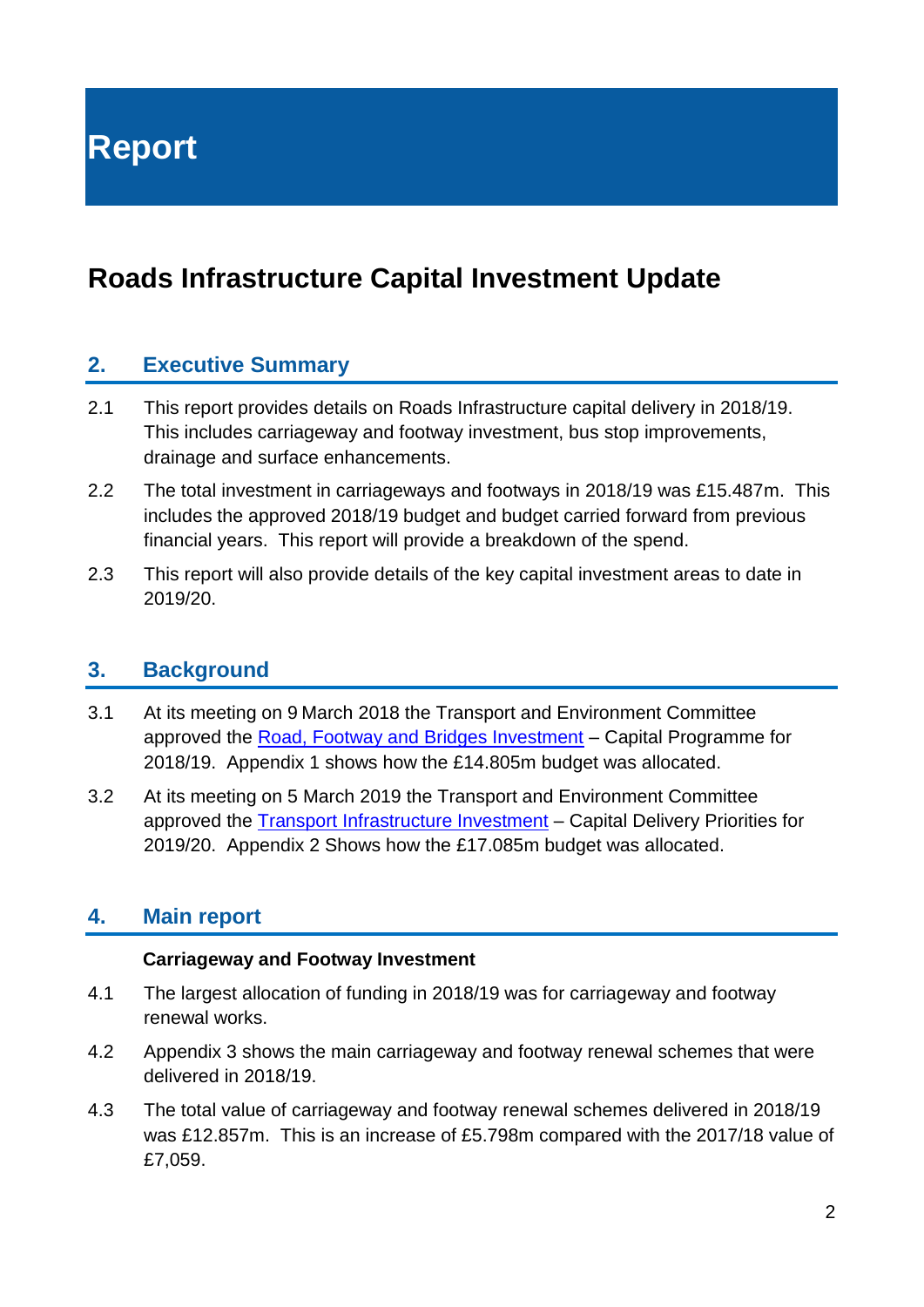- 4.4 The increase in outputs for capital delivery are due to many factors including improved design and delivery procedures, a new framework contract and the delivery of several high-profile carriageway schemes (A7 corridor, Queen Street, Lothian Road).
- 4.5 There were no local footway slurry sealing schemes delivered in 2018/19. This was due to contractor availability. All the schemes that were due to be delivered in 2018/19 have been carried forward and will now be delivered in 2019/20.
- 4.6 In early 2019 Edinburgh introduced the carriageway re-tread resurfacing. This is an in-situ recycling process that allows roads that have deteriorated to be re-formed on site and then resurfaced. It is a cost-effective solution that increases the treatment options available for carriageway renewals and rural roads that would have previously required, expensive, full reconstruction. The process recycles existing material, therefore, reducing the carbon footprint of the works.
- 4.7 In 2018/19 over 15,000m<sup>2</sup> (approximately 3km) of carriageway was re-tread in the South-West locality at the following locations: Mansfield Road, Glenbrook Road, Haughead Road, Buteland Road.
- 4.8 The re-tread process will continue in 2019/20 and the following locations have been identified as suitable for this process: Cockburnhill Road, West Craigie Farm Road, Harlaw Road, Kirkgate.
- 4.9 Edinburgh suffered a bad winter in 2017/18. This led to accelerated carriageway deterioration in some areas. As a result, the number of defects on the network increased, putting additional pressure on our internal resources.
- 4.10 In addition to the increased number of defects the overall carriageway condition deteriorated over larger areas in some parts of the city. This meant that some capital carriageway schemes had to be accelerated or brought into the capital programme to ensure that full resurfacing was carried out in 2018/19 ie Queen Street, Home Street, High Street, Bankhead Avenue, Harlaw Road, Bavelaw Road, Cliftonhall Road and Clifton Road.

#### **Localities Carriageway and Footway Delivery**

- 4.11 The spend on dropped crossings in 2018/19 was £111k. This budget enabled locality roads teams to install/repair dropped crossing outwith main footway renewal schemes.
- 4.12 The spend on drainage improvements in 2018/19 was £275k. This was used to repair failed gully tails and frames throughout Edinburgh and carriageway drainage improvement schemes.
- 4.13 The budget for bus stop maintenance was increased in 2018/19 from £240k in the previous year to £719k. This has been a successful programme of work, carried out in conjunction with Lothian Buses, delivering major carriageway improvements at bus stops throughout Edinburgh.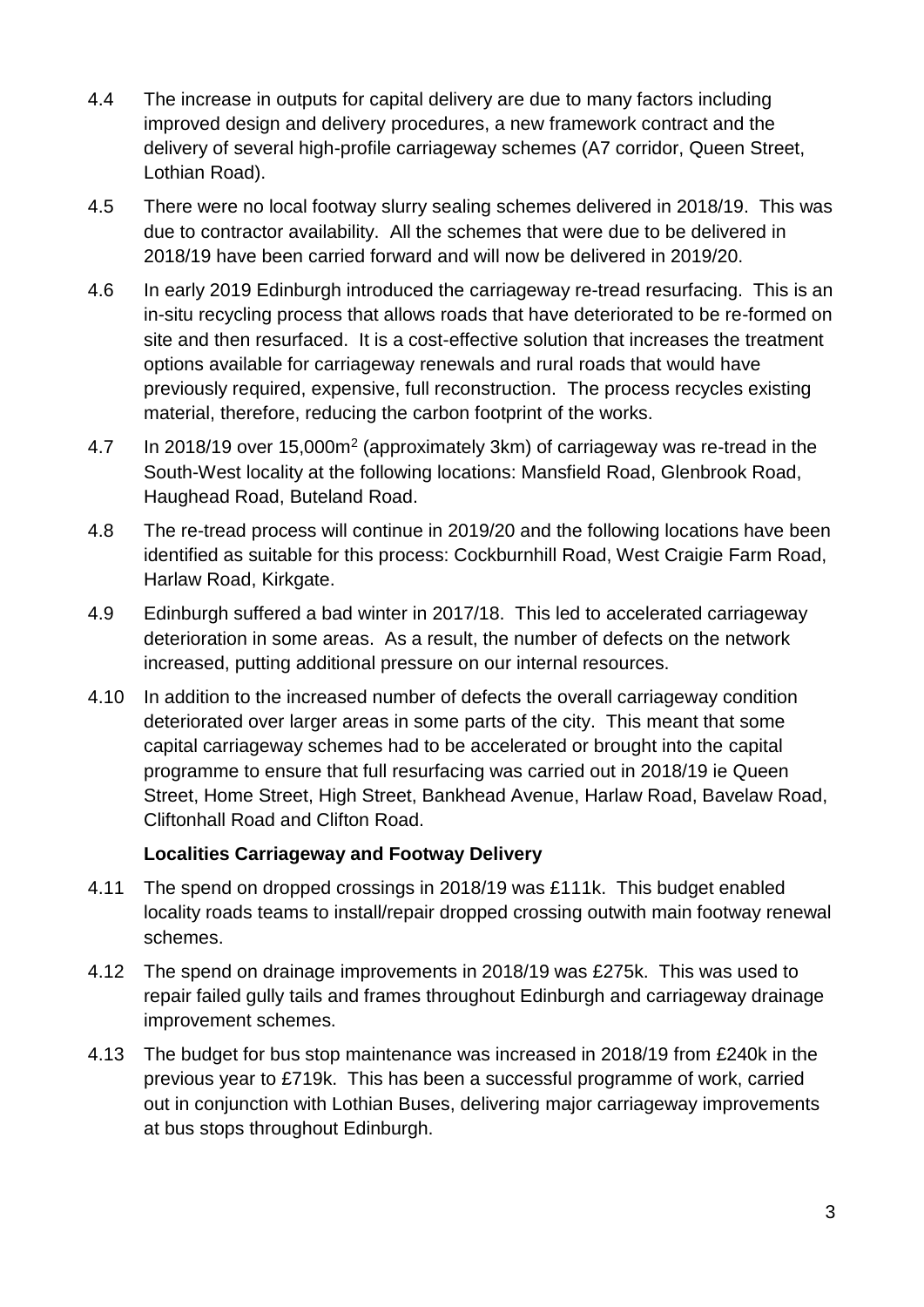- 4.14 The budget for Neighbourhood Environment Projects (NEPs) has historically underspent in previous years with budget carrying forward into future financial years. The NEPs budget enables locality managers to respond to local issues identified by the Neighbourhood Partnerships. However, there has been inconsistency in the delivery of NEPs project with approval for schemes being an issue for some Neighbourhood Partnerships. In 2018/19 £693k was spent on NEPs improvement schemes across the four localities.
- 4.15 There was £1.813m NEPs budget carried forward to 2019/20. A full review of the delivery of NEPs schemes will be carried out prior to further budget being allocated in 2020/21.

#### **Road Condition Index**

- 4.16 The condition of Edinburgh's roads is assessed annually as part of the Scottish Roads Maintenance Condition Survey (SRMCS), an independent survey of road conditions 32 Scottish local authorities. The survey provides each local authority with a Road Condition Index (RCI) which identifies the percentage of roads that should be considered for maintenance.
- 4.17 The RCI consists of three categories of deterioration: Red, Amber 1 and Amber 2, with roads in the red category being in the worst condition. Roads in the Amber condition indicate that further investigation is required to establish if preventative treatment is required. Roads in the red category have deteriorated beyond preventative maintenance and will require more robust treatments in order to prolong its future.
- 4.18 The RCI is calculated as a two-year average and Edinburgh's latest RCI is 33.5%. This is a 2.9% improvement from the previous 2-year average figure of 36.4%. This represents the lowest RCI in Edinburgh since 2011/12 and the biggest single year improvement since 2008/09. The RCI figures for the other Scottish Local Authorities have not been released, however, these will be reported to this Committee at a future date.
- 4.19 The improvement in the RCI is directly related to the new investment strategy that was introduced in 2015/16. The strategy has a preventative approach to road renewals and targets roads in the amber category using surface treatments. This preventative approach treats more roads within the Amber condition categories and less within the Red, thus significantly slowing their deterioration and negating the need for more robust, expensive treatments. It significanty increases the number of roads treated in each financial year.
- 4.20 The increased delivery of carriageway renewal schemes in 2018/19 has also had a major impact on Edinburgh's road condition.
- 4.21 The improvement in the overall condition in Edinburgh's road network has also contributed to a reduction in the number of Category One (most urgent) defects identified each financial years. The number of Category One deficts identified in 2018/19 was 569. This is a major improvement compared with the 1,034 Category One defects identified in 2017/18.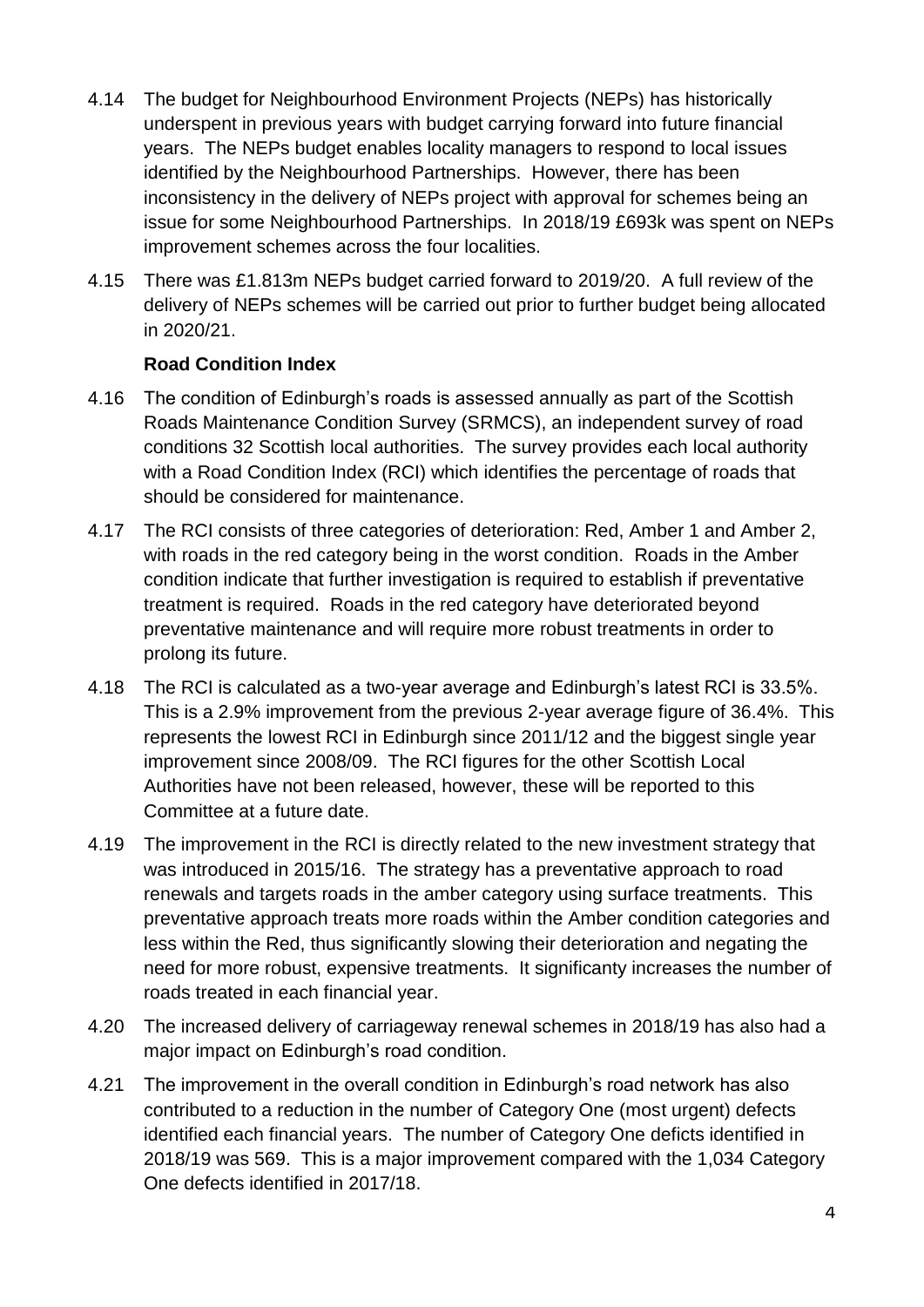4.22 Whilst the improvement to the condition of Edinburgh's road network is welcome it is essential that capital delivery and funding is maintained/increased if the condition is to remain steady or continue to improve.

#### **Roads Services Improvement Plan**

- 4.23 The Council's Roads Services Improvement Plan has already made significant improvements in how defects are identified, recorded, and repaired. This has contributed to an overall decrease in the number of defects on Edinburgh's network.
- 4.24 The Improvement Plan is also looking to improve the overall capital delivery processes, including an increased design resource.

#### **2019/20 Capital Delivery**

- 4.25 The 2019/20 Capital Investment Programme has been progressing well and it is currently forecast that capital spend will be greater than in 2018/19.
- 4.26 Appendix 4 shows the schemes that have been delivered to date in 2019/20.
- 4.27 The majority of carriageway and footway schemes are delivered through the Council's Framework contract, using external contractors. This is the most cost-efficient way to deliver the schemes.
- 4.28 There are a number of constraints on Edinburgh's carriageway and footway network such as utility work and major developments. Any major carriageway and footway schemes must be co-ordinated and carried out in a manner that does not conflict with other works in the city.
- 4.29 The programme of surface treatments is being delivered successfully in 2019/20. This will result in over 100 carriageway surface treatments and over 50 footway surface treatments being carried out in 2019/20. In addition to this a further four carriageway re-tread schemes have been carried out this year.
- 4.30 In order to deal with any emergency/urgent and unforeseen situations that arise throughout the year, £1m was allocated for in-year priorities. To date, this has allowed resurfacing to take place on Market Street, Old Dalkeith Road and Inverleith Terrace.
- 4.31 The sett renewal scheme in Brighton Place is currently progressing on time and on budget. Works are due to be completed in November 2019.
- 4.32 The in-year-priorities budget is monitored closely and if further works are not required then this budget will be re-allocated to capital carriageway and footway renewal schemes.
- 4.33 A carriageway enhancement budget of £1.000m was re-introduced in 2019/20. This budget allows Road Services to renew carriageways, outwith the carriageway and footway renewal programme, that are too extensive for revenue repairs, to be holistically surfaced. It, therefore, negates the need for them to be considered for capital investment and significantly increase the life of the asset. Roads surfaced through this process will need only very minimal, if any, revenue repairs over a period of many years.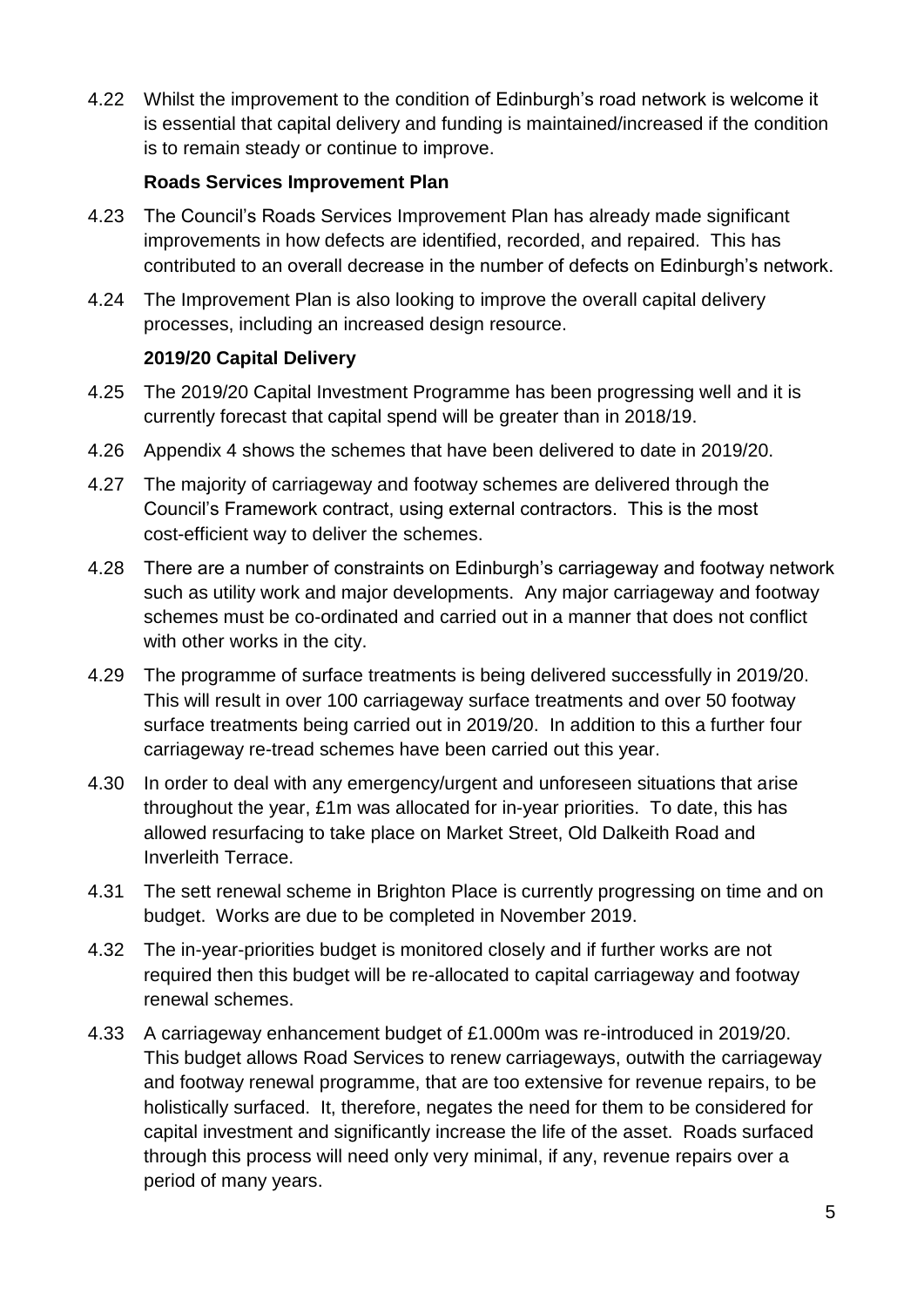4.34 It is currently forecast that all this budget will be fully utilised.

#### **Tram Diversion Route**

- 4.35 Since the Council's decision in March 2019 to approve the Tram to Newhaven, analysis has been carried out on the roads that have been designated as diversion routes during construction.
- 4.36 A number of roads were identifed as requiring resurfacing works and additional improvements prior to having increased traffic during Tram construction. £2m has been allocated to carrying out this resurfacing work in 2019/20.
- 4.37 Appendix 5 details the streets that will benefit from this resurfacing programme.
- 4.38 There were many benifits to resurfacing these roads prior to Tram construction. It ensures that all of the carriageways will be in a good condition prior to being part of the diversion routes. Minimal maintenance will be required on these roads during and after Tram construction. There have also great cost benefits to awarding one contract for all 24 streets to be resurfaced.
- 4.39 The allocation of the budget for Tram diversion routes will result in several schemes that were reported to be delivered in 2019/20 re-profiled to be delivered in 2020/21. The schemes that will be re-profiled will be reported to this committee at a future meeting.

#### **Street Design Guidance**

- 4.40 It has taken longer to design several types of maintenance/renewal schemes when implementing the recently adopted Street Design Guidance. The guidance enhances place making and, in some instances, leads to wall-to-wall improvements. However, it requires greater consultation and engagement at the design stage and requires additional redetermination orders and Traffic Regulation Orders (TROs). In the long term the guidance will improve the overall environmental ambience and quality of the streets/places in Edinburgh.
- 4.41 There are higher costs associated with introducing Street Design Guidance improvements in conjunction with carriageway and footway renewal schemes. The capital renewal budget is currently funding almost all improvements. As a result whilst improvements to the streetscape are welcome it should be noted that Edinburgh has the highest carriageway renewal average rates out of all 32 local authorities.
- 4.42 The delivery mechanisms are currently being reviewed internally in order to introduce procedures that will improve the delivery of full Street Design schemes. Future capital renewal programmes will be aligned with future active travel programmes and continually reviewed throughout the year. This will involve better planning of each project, improving the delivery of each scheme and allow budget to be allocated and external funding secured prior to any scheme being delivered. The will, in turn, reduce the pressure on the capital renewal budget by spreading the cost of improvements across several transport budgets.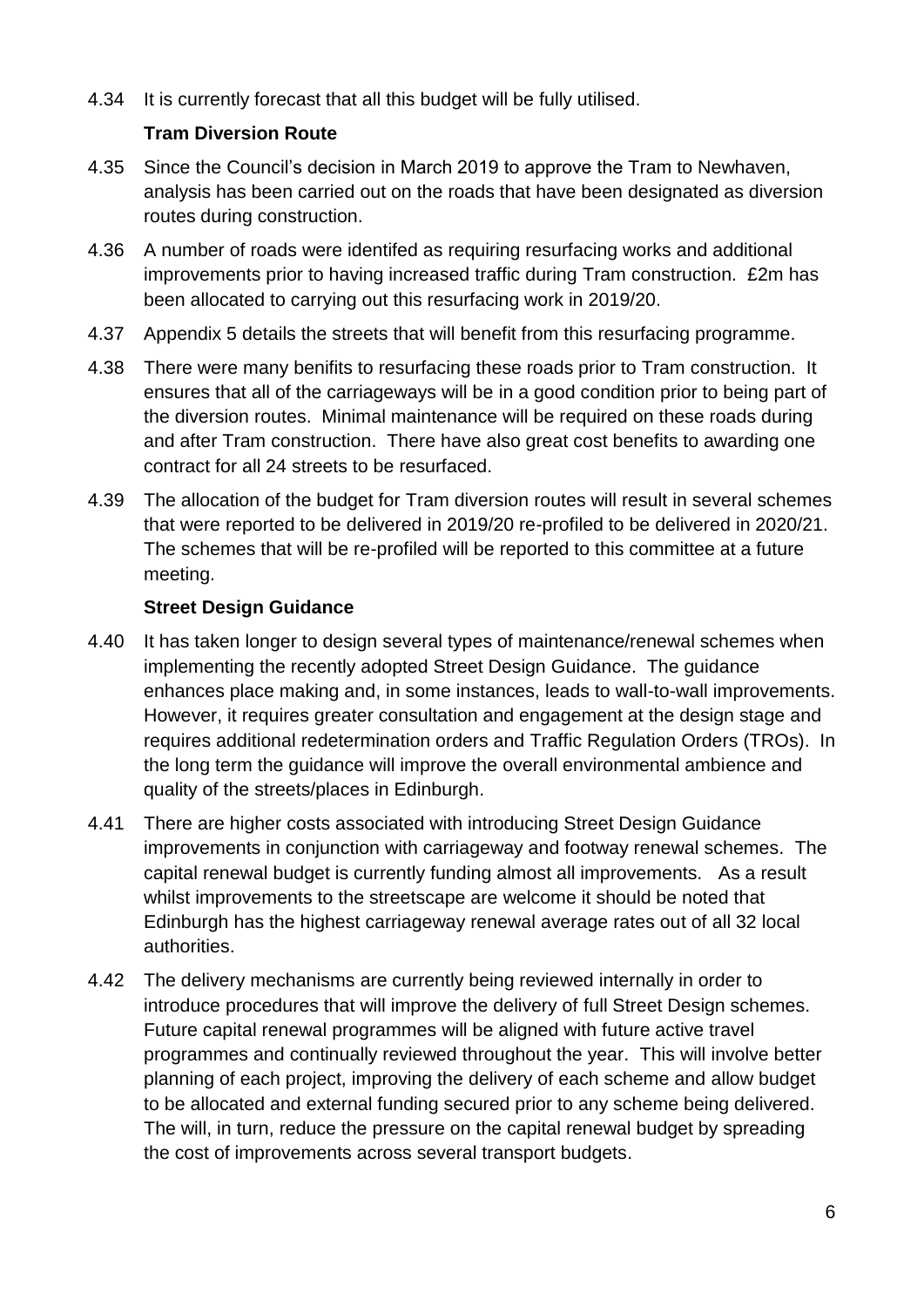## **5. Next Steps**

- 5.1 The capital investment programme will continue to be reviewed regularly to ensure that any adjustment is made to the programme as soon as possible.
- 5.2 The assessment of the condition of the city's roads is measured annually by the Scottish Road Condition Measurement Survey (SRCMS). This survey shows the percentage of roads that should be considered for maintenance intervention. Edinburgh's Road Condition Index (RCI) has improved from 42.3% in 2005/6 to 33.5% in 2017/19. This is an improvement from 36.4% in 2016/18. A continual gradual improvement in Edinburgh's RCI will be a measure of the success the Council's road maintenance policies.

## **6. Financial impact**

6.1 The cost of the improvement works detailed in this report are funded from the approved capital allocation for infrastructure investment.

## **7. Stakeholder/Community Impact**

- 7.1 There are no significant compliance, governance or regulatory implications expected as a result of approving the recommendations is this report.
- 7.2 The investment in the city's roads, footways, gullies and street lighting improves the accessibility and safety of the road and footway network and therefore has a positive impact for all users, particularly older people and those with a disability.
- 7.3 There are no significant sustainability implications expected as a result of approving the recommendations is this report.

## **8. Background reading/external references**

- 8.1 [Road, Footway and Bridges Investment –](https://democracy.edinburgh.gov.uk/CeListDocuments.aspx?CommitteeId=136&MeetingId=4755&DF=09%2f03%2f2018&Ver=2) Capital Programme for 2018/19
- 8.2 Transport Infrastructure Investment [Capital Delivery Priorities for 2019/20](https://democracy.edinburgh.gov.uk/CeListDocuments.aspx?CommitteeId=136&MeetingId=4762&DF=05%2f03%2f2019&Ver=2)

## **9. Appendices**

- Appendix 1 Capital Budget Allocation 2018/19
- Appendix 2 Capital Budget Allocation 2019/20
- Appendix 3 2018/19 Roads Infrastructure Carriageway and Footway Delivery
- Appendix 4 2019/20 Roads Infrastructure Carriageway and Footway Delivery September 2019
- Appendix 5 Tram Diversion Route Resurfacing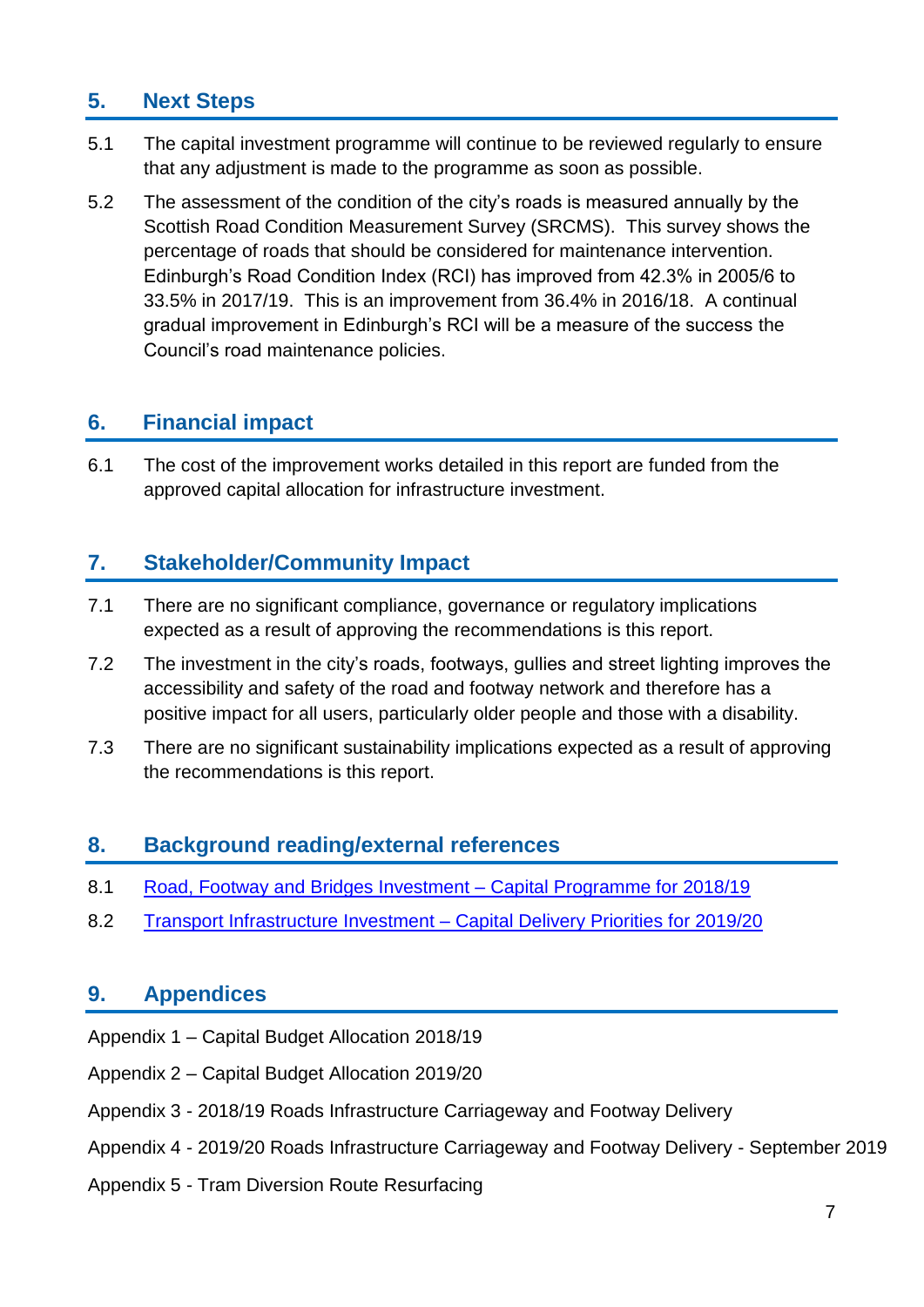## **Capital Budget Allocation**

## **Current and Predicted Capital Allocation**

|    | 2017/18 | 2018/19 | 2019/20 |
|----|---------|---------|---------|
| £m | 16.019  | 14.805  | 16.085  |

## **Proposed Budget Allocation for 2018/19**

 $\overline{a}$ 

| <b>Carriageways &amp; Footways</b>                                                                                              | $E_{\rm m}$                                  |
|---------------------------------------------------------------------------------------------------------------------------------|----------------------------------------------|
| <b>Budget for Carriageway Works</b>                                                                                             | 3.965                                        |
| <b>Budget for Setted Carriageways</b>                                                                                           | 0.750                                        |
| <b>Budget for Footway Works</b>                                                                                                 | 1.820                                        |
| <b>Budget for Local Footways</b>                                                                                                | 0.200                                        |
| <b>TOTAL</b>                                                                                                                    | $-6.735$                                     |
| <b>Street Lighting &amp; Traffic Signals</b>                                                                                    | £m                                           |
| <b>Street Lighting</b>                                                                                                          | 0.500                                        |
| <b>Traffic Signals</b>                                                                                                          | 0.400                                        |
| <b>TOTAL</b>                                                                                                                    | $-0.900$                                     |
| <b>Road Structures</b>                                                                                                          | <u>£m</u><br>2.950                           |
| <b>TOTAL</b>                                                                                                                    | $-2.950$                                     |
| <u>Other Asset Management</u><br>Asset replacement <sup>1</sup><br><b>TOTAL</b>                                                 | $\frac{\text{Em}}{\text{0.300}}$<br>$-0.300$ |
| Localities                                                                                                                      | £m                                           |
| Drop crossings (£20,000 per Locality)                                                                                           | 0.080                                        |
| Drainage improvements (£30,000 per Locality)                                                                                    | 0.120                                        |
| NEP - (£50,000 per Partnership)                                                                                                 | 0.600                                        |
| <b>Bus Stop Maintenance</b>                                                                                                     | 0.240                                        |
| <b>TOTAL</b>                                                                                                                    | -1.040                                       |
| <b>Miscellaneous</b><br>Budget for Inspection, Design & Supervision costs,<br>including TTRO's<br>Contingencies<br><b>TOTAL</b> | <u>£m</u><br>1.100<br>0.300<br>$-1.400$      |
| <b>Cycling Allocation</b><br>10% Allocation<br><b>TOTAL</b>                                                                     | $\frac{\text{Em}}{1.480}$<br>$-1.480$        |
| <b>TOTAL SPEND</b><br>14.805                                                                                                    |                                              |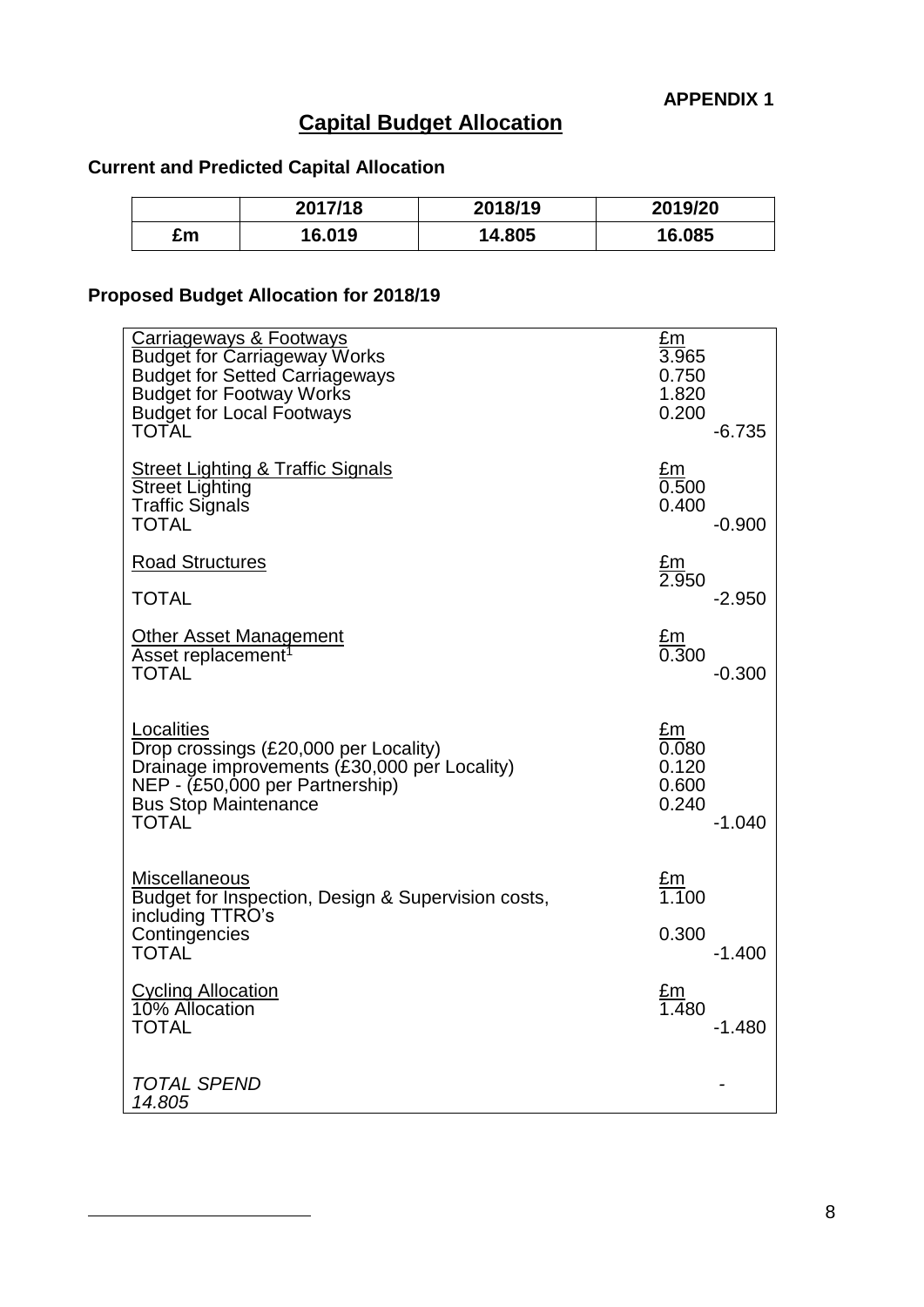## **Capital Budget Allocation**

## **Current and Predicted Capital Allocation**

|    | 2018/19 | 2019/20 | 2020/21 |
|----|---------|---------|---------|
| £m | 4.805   | 7.085   | 14.585  |

## **Proposed Budget Allocation for 2018/19**

 $\overline{a}$ 

| Carriageways & Footways<br><b>Budget for Carriageway Works</b><br><b>Budget for Setted Carriageways</b><br><b>Budget for Footway Works</b><br><b>Budget for Local Footways</b><br><b>TOTAL</b><br>6.897 | £m<br>3.888<br>1.000<br>1.709<br>0.300                  |
|---------------------------------------------------------------------------------------------------------------------------------------------------------------------------------------------------------|---------------------------------------------------------|
| Street Lighting & Traffic Signals<br><b>Street Lighting</b><br><b>Traffic Signals</b><br><b>TOTAL</b><br>1.900                                                                                          | £m<br>1.500<br>0.400                                    |
| <b>Road Structures</b>                                                                                                                                                                                  | <u>£m</u><br>1.600                                      |
| <b>TOTAL</b><br>1.600                                                                                                                                                                                   |                                                         |
| <b>Other Asset Management</b><br>Asset replacement <sup>1</sup><br><b>TOTAL</b><br>0.300                                                                                                                | $\frac{\text{Em}}{\text{0.300}}$                        |
| Localities<br>Drop crossings (£20,000 per Locality)<br>Drainage improvements (£30,000 per Locality)<br>NEP - (£50,000 per Partnership)<br><b>Bus Stop Maintenance</b><br><b>TOTAL</b><br>1.380          | $E_{\underline{m}}$<br>0.080<br>0.200<br>0.600<br>0.500 |
| Miscellaneous<br>Budget for Inspection, Design & Supervision costs,                                                                                                                                     | .300                                                    |
| including TTRO's<br>In Year Priorities                                                                                                                                                                  | 1.000                                                   |
| <b>Surface Enhancements</b><br><b>TOTAL</b><br>3.300                                                                                                                                                    | 1.000                                                   |
| <b>Cycling Allocation</b><br>10% Allocation<br><b>TOTAL</b><br>1.708                                                                                                                                    | <u>£m</u><br>1.708                                      |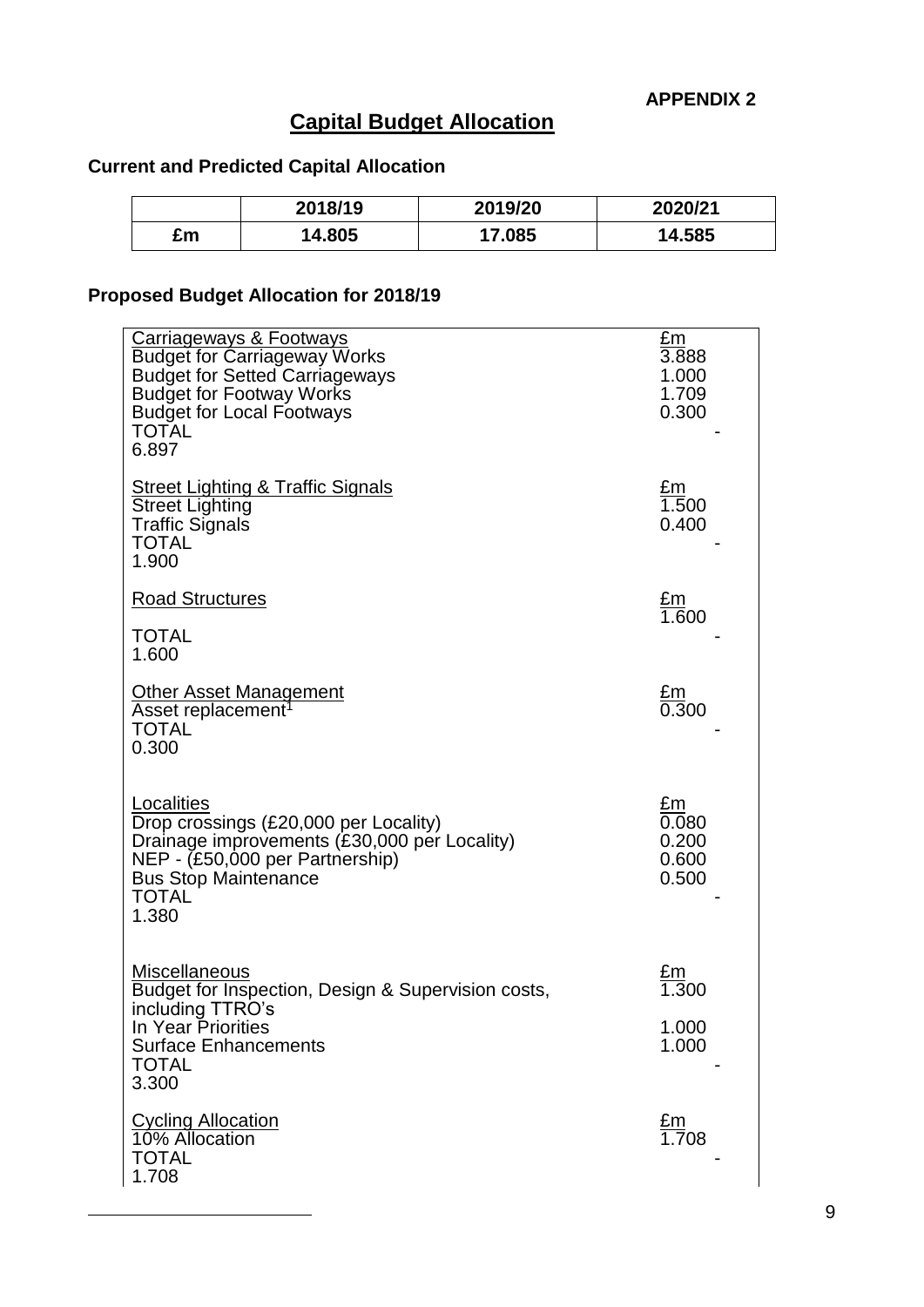## **2018/19 Roads Infrastructure Carriageway and Footway Delivery**

| <b>Scheme Name</b>                      | Ward           | <b>Type</b> | <b>Treatment</b>        |
|-----------------------------------------|----------------|-------------|-------------------------|
| <b>Broughton Road</b>                   | 5              | Carriageway | Strengthening           |
| <b>Wester Hill</b>                      | 9              | Carriageway | Strengthening           |
| A702 (Home Street to Bruntsfield Place) | 11             | Carriageway | Strengthening           |
| <b>Bankhead Avenue</b>                  | $\overline{7}$ | Carriageway | Strengthening           |
| Lothian Road                            | 11             | Carriageway | Strengthening           |
| <b>East Barnton Avenue</b>              | 1              | Carriageway | Strengthening           |
| <b>Burgess Road</b>                     | 1              | Carriageway | Resurfacing             |
| A7 Corridor                             | 11             | Carriageway | Resurfacing             |
| Lanark Road                             | 8              | Carriageway | Resurfacing             |
| <b>Boswall Loan</b>                     | 4              | Carriageway | Resurfacing             |
| <b>Ferniehill Place</b>                 | 16             | Carriageway | Resurfacing             |
| Dreghorn Drive                          | 8              | Carriageway | Resurfacing             |
| <b>Oxgangs Farm Avenue</b>              | 8              | Carriageway | Resurfacing             |
| <b>Albert Street</b>                    | 12             | Carriageway | Resurfacing             |
| <b>Willowbrae Road</b>                  | 14             | Carriageway | Resurfacing             |
| Rosebery Avenue                         | 1              | Carriageway | Resurfacing             |
| Craigentinny Road/Wakefield Avenue      | 14             | Carriageway | Resurfacing             |
| Gorgie Road                             | 9              | Carriageway | Resurfacing             |
| Queen Street                            | 11             | Carriageway | Resurfacing             |
| Marionville Road                        | 14             | Carriageway | Resurfacing             |
| <b>Chrichton Street</b>                 | 15             | Carriageway | Resurfacing             |
| <b>Station Terrace</b>                  | $\mathbf{1}$   | Carriageway | Resurfacing             |
| <b>Duddingston Crescent</b>             | 17             | Carriageway | Resurfacing             |
| Queensferry Road (Craigleith Junction)  | 5              | Carriageway | Resurfacing             |
| <b>Newliston Road</b>                   | $\mathbf{1}$   | Carriageway | Resurfacing             |
| Caiystane Terrace                       | 8              | Carriageway | <b>Surface Dressing</b> |
| Camus Avenue                            | 8              | Carriageway | <b>Surface Dressing</b> |
| <b>Colmestone Gate</b>                  | 8              | Carriageway | <b>Surface Dressing</b> |
| East Caiystane Road                     | 8              | Carriageway | <b>Surface Dressing</b> |
| <b>Echline Terrace</b>                  | 1              | Carriageway | <b>Surface Dressing</b> |
| Fairmile Avenue                         | 8              | Carriageway | <b>Surface Dressing</b> |
| Gogarloch Syke                          | 3              | Carriageway | <b>Surface Dressing</b> |
| <b>Granton Park Avenue</b>              | 4              | Carriageway | <b>Surface Dressing</b> |
| Forthview Road                          | 5              | Carriageway | <b>Surface Dressing</b> |
| Gordon Loan                             | 6              | Carriageway | <b>Surface Dressing</b> |
| Kingknowe Terrace                       | $\overline{2}$ | Carriageway | <b>Surface Dressing</b> |
| Northfield Circus                       | 14             | Carriageway | <b>Surface Dressing</b> |
| <b>Pentland Road</b>                    | 8              | Carriageway | <b>Surface Dressing</b> |
| <b>Pentland View</b>                    | 8              | Carriageway | <b>Surface Dressing</b> |
| Hay Avenue                              | 17             | Carriageway | <b>Surface Dressing</b> |
| <b>Mortonhall Park Drive</b>            | 16             | Carriageway | <b>Surface Dressing</b> |
| Kirkgate                                | $\overline{2}$ | Carriageway | <b>Surface Dressing</b> |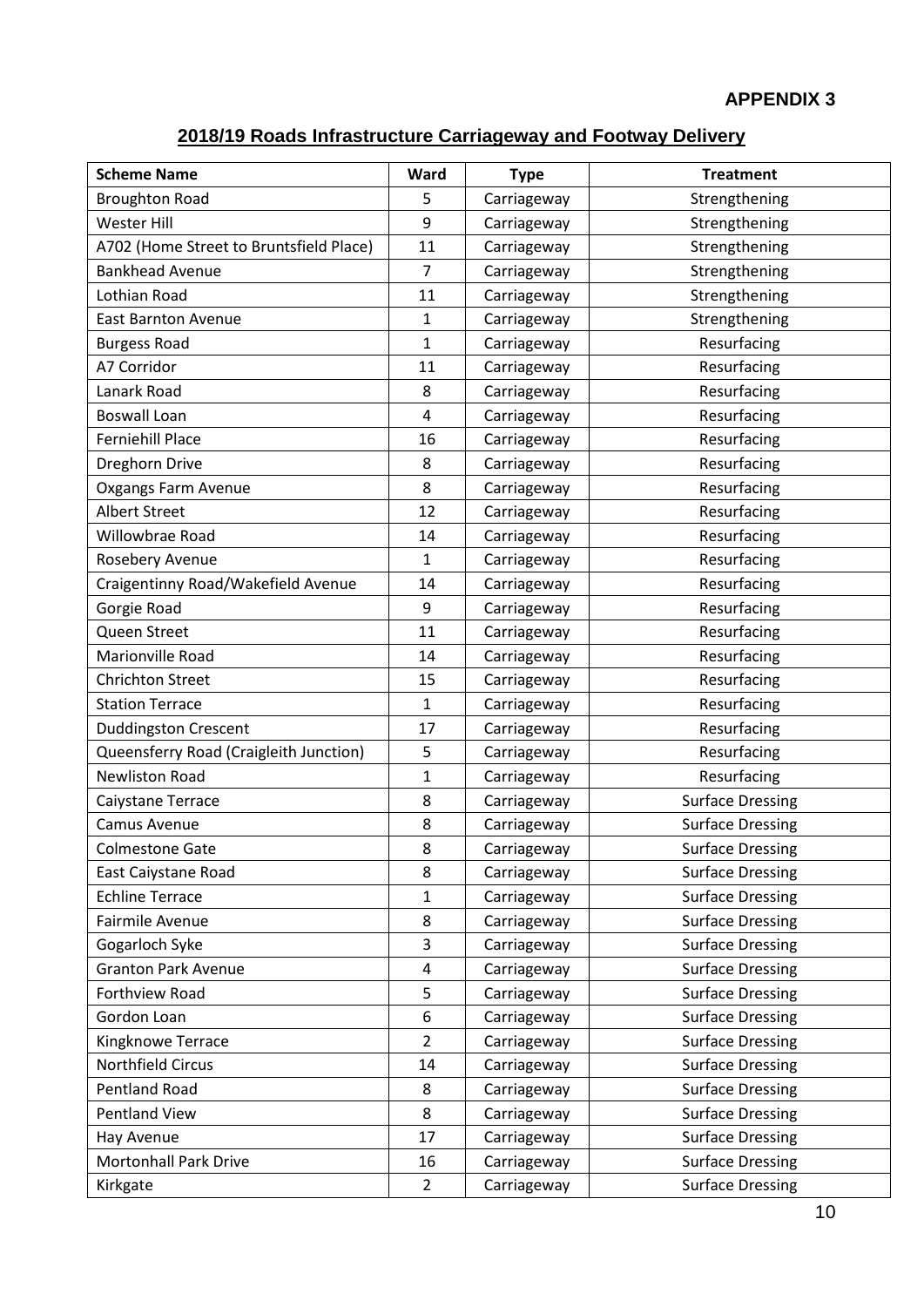| <b>Scheme Name</b>                     | Ward           | <b>Type</b> | <b>Treatment</b>              |  |
|----------------------------------------|----------------|-------------|-------------------------------|--|
| <b>Baberton Mains Loan</b>             | 2              | Carriageway | Microasphalt                  |  |
| <b>Bankhead Broadway</b>               | 7              | Carriageway | Microasphalt                  |  |
| <b>Bankhead Drive</b>                  | $\overline{7}$ | Carriageway | Microasphalt                  |  |
| <b>Broomhouse Avenue</b>               | 7              | Carriageway | Microasphalt                  |  |
| Caiystane Crescent                     | 8              | Carriageway | Microasphalt                  |  |
| Cambusnethan Street                    | 14             | Carriageway | Microasphalt                  |  |
| Columba Road                           | 5              | Carriageway | Microasphalt                  |  |
| <b>Duddingston Road</b>                | 14             | Carriageway | Microasphalt                  |  |
| <b>Hillwood Rise</b>                   | 1              | Carriageway | Microasphalt                  |  |
| Mounthooly Loan                        | 8              | Carriageway | Microasphalt                  |  |
| Murrayfield Road                       | 7              | Carriageway | Microasphalt                  |  |
| New Mart Road                          | 9              | Carriageway | Microasphalt                  |  |
| Northfield Broadway                    | 14             | Carriageway | Microasphalt                  |  |
| <b>Orchard Place</b>                   | 5              | Carriageway | Microasphalt                  |  |
| <b>Pentland Avenue</b>                 | 8              | Carriageway | Microasphalt                  |  |
| <b>Restalrig Road South</b>            | 14             | Carriageway | Microasphalt                  |  |
| <b>Russell Road</b>                    | 6              | Carriageway | Microasphalt                  |  |
| Society Road                           | 1              | Carriageway | Microasphalt                  |  |
| Leven Terrace                          | 10             | Carriageway | Microasphalt                  |  |
| Paisley Crescent                       | 14             | Carriageway | Microasphalt                  |  |
| Pleasance                              | 15             | Carriageway | Microasphalt                  |  |
| Clackmae Road                          | 16             | Carriageway | Microasphalt                  |  |
| Kings Haugh                            | 17             | Carriageway | Microasphalt                  |  |
| Leadervale Road                        | 16             | Carriageway | Microasphalt                  |  |
| Mountcastle Drive South                | 17             | Carriageway | Microasphalt                  |  |
| Drumbryden Road                        | 2              | Carriageway | Microasphalt                  |  |
| Silverknowes Drive                     | $\mathbf{1}$   | Carriageway | Microasphalt                  |  |
| <b>Boswall Terrace</b>                 | 4              | Footway     | <b>Asphalt Reconstruction</b> |  |
| Learmonth Avenue                       | 5              | Footway     | <b>Asphalt Reconstruction</b> |  |
| Gorgie Road                            | 7              | Footway     | <b>Asphalt Reconstruction</b> |  |
| <b>Ryehill Terrace</b>                 | 13             | Footway     | <b>Asphalt Reconstruction</b> |  |
| Hermitage Place/Vanburgh Place         | 13             | Footway     | <b>Asphalt Reconstruction</b> |  |
| <b>Wardlaw Place</b>                   | 7              | Footway     | <b>Asphalt Reconstruction</b> |  |
| Main Street, Ratho                     | $\overline{2}$ | Footway     | <b>Asphalt Reconstruction</b> |  |
| <b>Cornhill Terrace/Restalrig Road</b> | 13             | Footway     | <b>Asphalt Reconstruction</b> |  |
| <b>Reid Terrace</b>                    | 5              | Footway     | <b>Asphalt Reconstruction</b> |  |
| George Square                          | 15             | Footway     | Flags                         |  |
| <b>Waverley Park</b>                   | 11             | Footway     | <b>Asphalt Reconstruction</b> |  |
| Dalgety Avenue                         | 14             | Footway     | <b>Asphalt Reconstruction</b> |  |
| Queensferry Road, Kirkliston           | $\mathbf{1}$   | Footway     | <b>Asphalt Reconstruction</b> |  |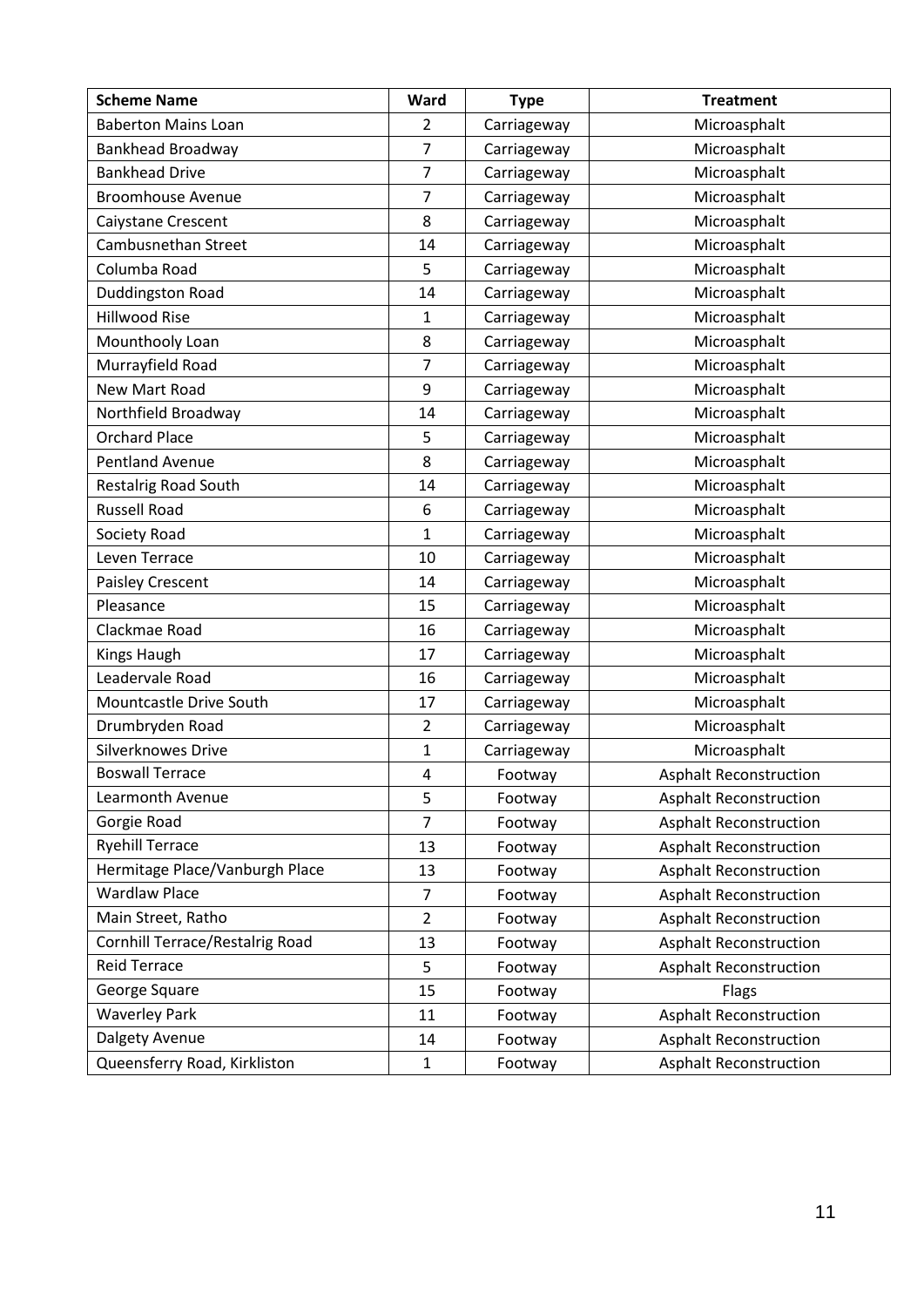## **2019/20 Roads Infrastructure Carriageway and Footway Delivery – September 2019**

| <b>Scheme Name</b>               | Ward           | <b>Type</b> | <b>Treatment</b>           |
|----------------------------------|----------------|-------------|----------------------------|
| Brighton Place - Phase 2 & 3     | 17             | Carriageway | Setts                      |
| Rose Street - Phase 1            | 11             | Footway     | <b>High Amenity Paving</b> |
| Craigentinny Road                | 14             | Carriageway | Resurfacing                |
| Wakefield Avenue                 | 14             | Carriageway | Resurfacing                |
| <b>Diddingston Crescent</b>      | 17             | Carriageway | Resurfacing                |
| Alemoor Crescent                 | 14             | Carriageway | <b>Surface Dressing</b>    |
| Auchingane                       | 9              | Carriageway | <b>Surface Dressing</b>    |
| <b>Broomhouse Place North</b>    | $\overline{7}$ | Carriageway | <b>Surface Dressing</b>    |
| <b>Broomhouse Street South</b>   | $\overline{7}$ | Carriageway | <b>Surface Dressing</b>    |
| <b>Brunstane Bank</b>            | 17             | Carriageway | <b>Surface Dressing</b>    |
| <b>Brunstane Crescent</b>        | 17             | Carriageway | <b>Surface Dressing</b>    |
| Caiyside                         | 8              | Carriageway | <b>Surface Dressing</b>    |
| Carlowrie Castle Access (ZU 223) | $\mathbf{1}$   | Carriageway | <b>Surface Dressing</b>    |
| <b>Chesser Loan</b>              | 9              | Carriageway | <b>Surface Dressing</b>    |
| Corbiehill Avenue                | $\mathbf{1}$   | Carriageway | <b>Surface Dressing</b>    |
| Dumbeg Park                      | $\overline{2}$ | Carriageway | <b>Surface Dressing</b>    |
| <b>Gilmerton Dykes Drive</b>     | 16             | Carriageway | <b>Surface Dressing</b>    |
| <b>Gilmerton Dykes Grove</b>     | 16             | Carriageway | <b>Surface Dressing</b>    |
| Glenogle Road                    | 5              | Carriageway | <b>Surface Dressing</b>    |
| <b>Gordon Road</b>               | 6              | Carriageway | <b>Surface Dressing</b>    |
| Lennox Row                       | 4              | Carriageway | <b>Surface Dressing</b>    |
| Littlejohn Road                  | 9              | Carriageway | <b>Surface Dressing</b>    |
| Mountcastle Bank                 | 14             | Carriageway | <b>Surface Dressing</b>    |
| Niddrie Marischal Road           | 17             | Carriageway | <b>Surface Dressing</b>    |
| Prospect Bank Road               | 13             | Carriageway | <b>Surface Dressing</b>    |
| <b>Ravelston House Park</b>      | 6              | Carriageway | <b>Surface Dressing</b>    |
| <b>Restalrig Circus</b>          | 14             | Carriageway | <b>Surface Dressing</b>    |
| Robb's Loan                      | 9              | Carriageway | <b>Surface Dressing</b>    |
| <b>Saughton Mains Drive</b>      | $\overline{7}$ | Carriageway | <b>Surface Dressing</b>    |
| Saughton Park                    | $\overline{7}$ | Carriageway | <b>Surface Dressing</b>    |
| <b>Silverknowes Gardens</b>      | $\mathbf{1}$   | Carriageway | <b>Surface Dressing</b>    |
| Silverknowes Grove               | $\mathbf{1}$   | Carriageway | <b>Surface Dressing</b>    |
| Southhouse Avenue                | 16             | Carriageway | <b>Surface Dressing</b>    |
| Southhouse Loan                  | 16             | Carriageway | <b>Surface Dressing</b>    |
| South Scotstoun                  | $\mathbf{1}$   | Carriageway | <b>Surface Dressing</b>    |
| <b>Stenhouse Gardens</b>         | $\overline{7}$ | Carriageway | <b>Surface Dressing</b>    |
| <b>Stenhouse Gardens N</b>       | $\overline{7}$ | Carriageway | <b>Surface Dressing</b>    |
| West Caiystane Road              | 8              | Carriageway | <b>Surface Dressing</b>    |
| <b>Echline Park</b>              | $\mathbf{1}$   | Carriageway | Microasphalt               |
| <b>Stewart Clark Avenue</b>      | $\mathbf{1}$   | Carriageway | Microasphalt               |
| Inchkeith Avenue                 | $\mathbf{1}$   | Carriageway | Microasphalt               |
| <b>Primhouse Gardens</b>         | $\mathbf 1$    | Carriageway | Microasphalt               |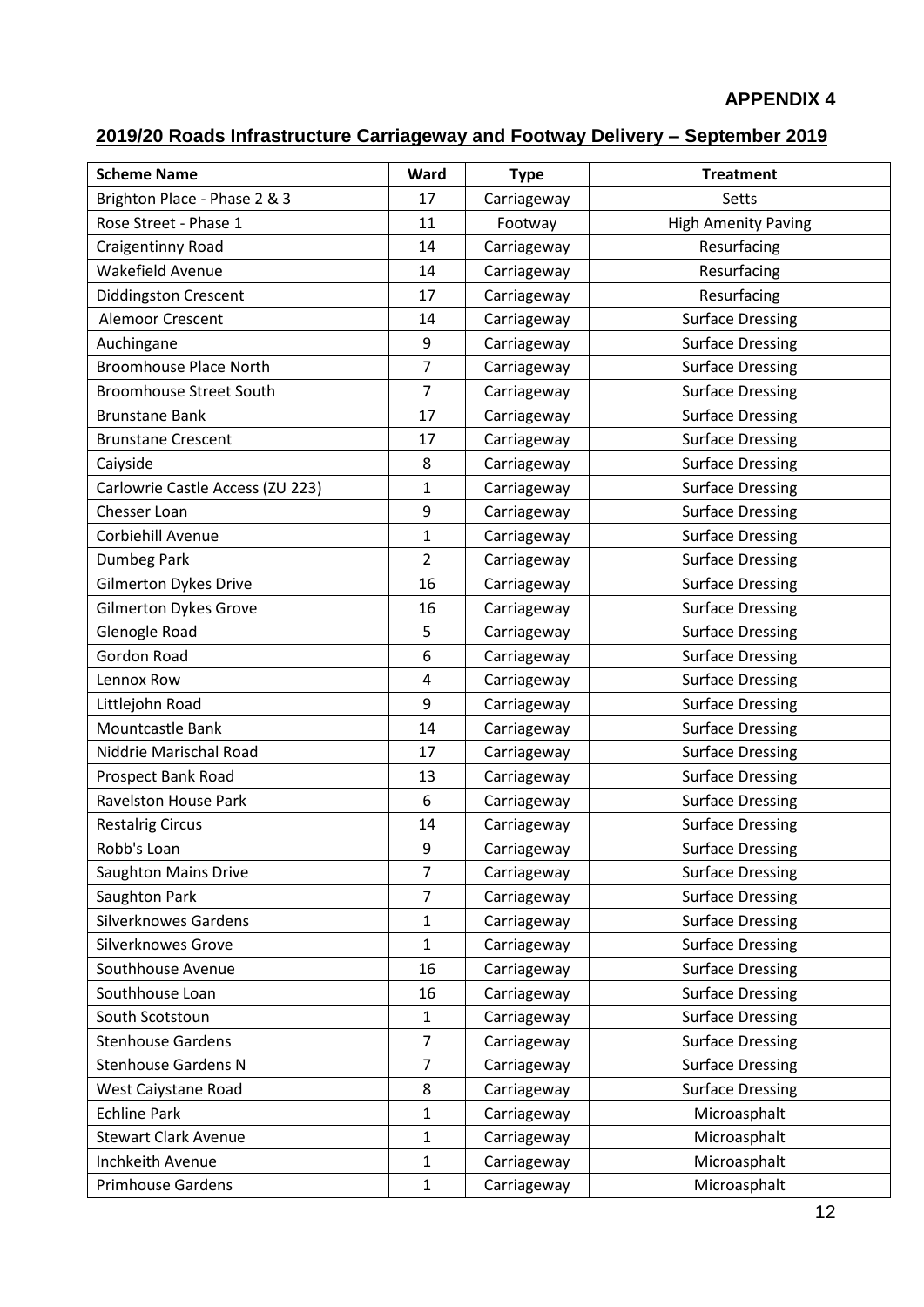| <b>Scheme Name</b>                | Ward         | <b>Type</b> | <b>Treatment</b>      |
|-----------------------------------|--------------|-------------|-----------------------|
| <b>Almond Grove</b>               | 1            | Carriageway | Microasphalt          |
| <b>Ochil Court</b>                | 1            | Carriageway | Microasphalt          |
| <b>Braepark Road</b>              | $\mathbf{1}$ | Carriageway | Microasphalt          |
| <b>Main Street</b>                | $\mathbf{1}$ | Carriageway | Microasphalt          |
| Silverknowes Southway             | $\mathbf{1}$ | Carriageway | Microasphalt          |
| Silverknowes View                 | $\mathbf{1}$ | Carriageway | Microasphalt          |
| Silverknowes Road East            | $\mathbf{1}$ | Carriageway | Microasphalt          |
| <b>Strachan Road</b>              | 5            | Carriageway | Microasphalt          |
| <b>Braid Road</b>                 | 10           | Carriageway | Microasphalt          |
| Kaimes Road                       | 6            | Carriageway | Microasphalt          |
| Manse Road                        | 6            | Carriageway | Microasphalt          |
| <b>Winton Drive</b>               | 8            | Carriageway | Microasphalt          |
| <b>Swanston View</b>              | 8            | Carriageway | Microasphalt          |
| <b>Redford Neuk</b>               | 8            | Carriageway | Microasphalt          |
| <b>Redford Bank</b>               | 8            | Carriageway | Microasphalt          |
| <b>Gogar Station Road</b>         | $\mathbf{1}$ | Footway     | <b>Slurry Sealing</b> |
| <b>Riversdale Crescent</b>        | 6            | Footway     | <b>Slurry Sealing</b> |
| Riversdale Road                   | 6            | Footway     | <b>Slurry Sealing</b> |
| <b>Braid Farm Road</b>            | 10           | Footway     | <b>Slurry Sealing</b> |
| Morningside Drive                 | 10           | Footway     | <b>Slurry Sealing</b> |
| Northfield Grove                  | 14           | Footway     | <b>Slurry Sealing</b> |
| Northfield Drive                  | 14           | Footway     | <b>Slurry Sealing</b> |
| <b>Glenallen Drive</b>            | 16           | Footway     | <b>Slurry Sealing</b> |
| <b>Marmion Crescent</b>           | 16           | Footway     | <b>Slurry Sealing</b> |
| <b>Hazeldean Terrace</b>          | 16           | Footway     | <b>Slurry Sealing</b> |
| <b>Milton Crescent</b>            | 17           | Footway     | <b>Slurry Sealing</b> |
| <b>Milton Gardens</b>             | 17           | Footway     | <b>Slurry Sealing</b> |
| Magdelene Avenue                  | 17           | Footway     | <b>Slurry Sealing</b> |
| <b>Magdelene Drive</b>            | 17           | Footway     | <b>Slurry Sealing</b> |
| <b>Milton Road West</b>           | 17           | Footway     | <b>Slurry Sealing</b> |
| <b>Craigmillar Castle Gardens</b> | 17           | Footway     | <b>Slurry Sealing</b> |
| <b>Castleview Avenue</b>          | 17           | Footway     | <b>Slurry Sealing</b> |